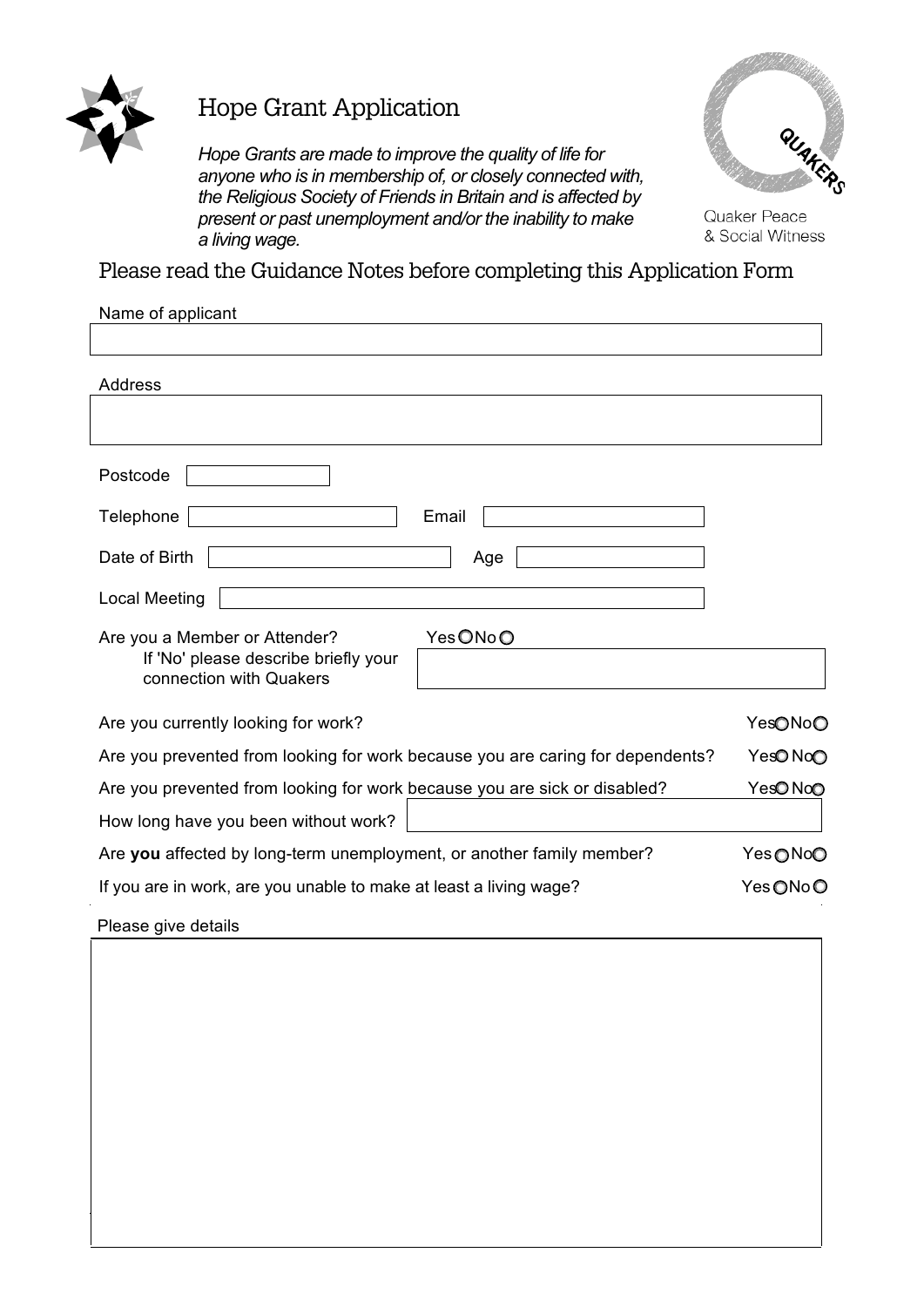If your circumstances are not adequately covered by the previous questions please explain why you believe you may be eligible for a Hope Grant.

Amount of money being applied for  $(maximum \pounds 750)$ 

Purpose for which the money would be used (give specific costs and other details):

Signature of applicant Date Date Date

**Please forward this form to an overseer for them to complete the section below.**

**\_\_\_\_\_\_\_\_\_\_\_\_\_\_\_\_\_\_\_\_\_\_\_\_\_\_\_\_\_\_\_\_\_\_\_\_\_\_\_\_\_\_\_\_\_\_\_\_\_\_\_\_\_\_\_\_\_\_\_\_\_\_\_\_\_\_\_\_\_\_\_\_\_**

| This part to be completed by the supporting overseer (or equivalent).                                                                                                                                                                                                                                          |                |
|----------------------------------------------------------------------------------------------------------------------------------------------------------------------------------------------------------------------------------------------------------------------------------------------------------------|----------------|
| I have oversight responsibility in                                                                                                                                                                                                                                                                             | Local Meeting, |
| οf<br>Area Meeting.                                                                                                                                                                                                                                                                                            |                |
| I have read the Guidance Notes that accompany this form and confirm that the applicant is:<br>A member of, or closely connected with the Religious Society of Friends in Britain<br>Suffers impairment of quality of life due to present or past unemployment and is<br>fully eligible for Hope Grant support. |                |
| Signature of Overseer<br>Date                                                                                                                                                                                                                                                                                  |                |
| Overseer's name (please print)                                                                                                                                                                                                                                                                                 |                |
| Overseer's address                                                                                                                                                                                                                                                                                             |                |
|                                                                                                                                                                                                                                                                                                                |                |
| Postcode                                                                                                                                                                                                                                                                                                       |                |
| Email<br>Telephone                                                                                                                                                                                                                                                                                             |                |